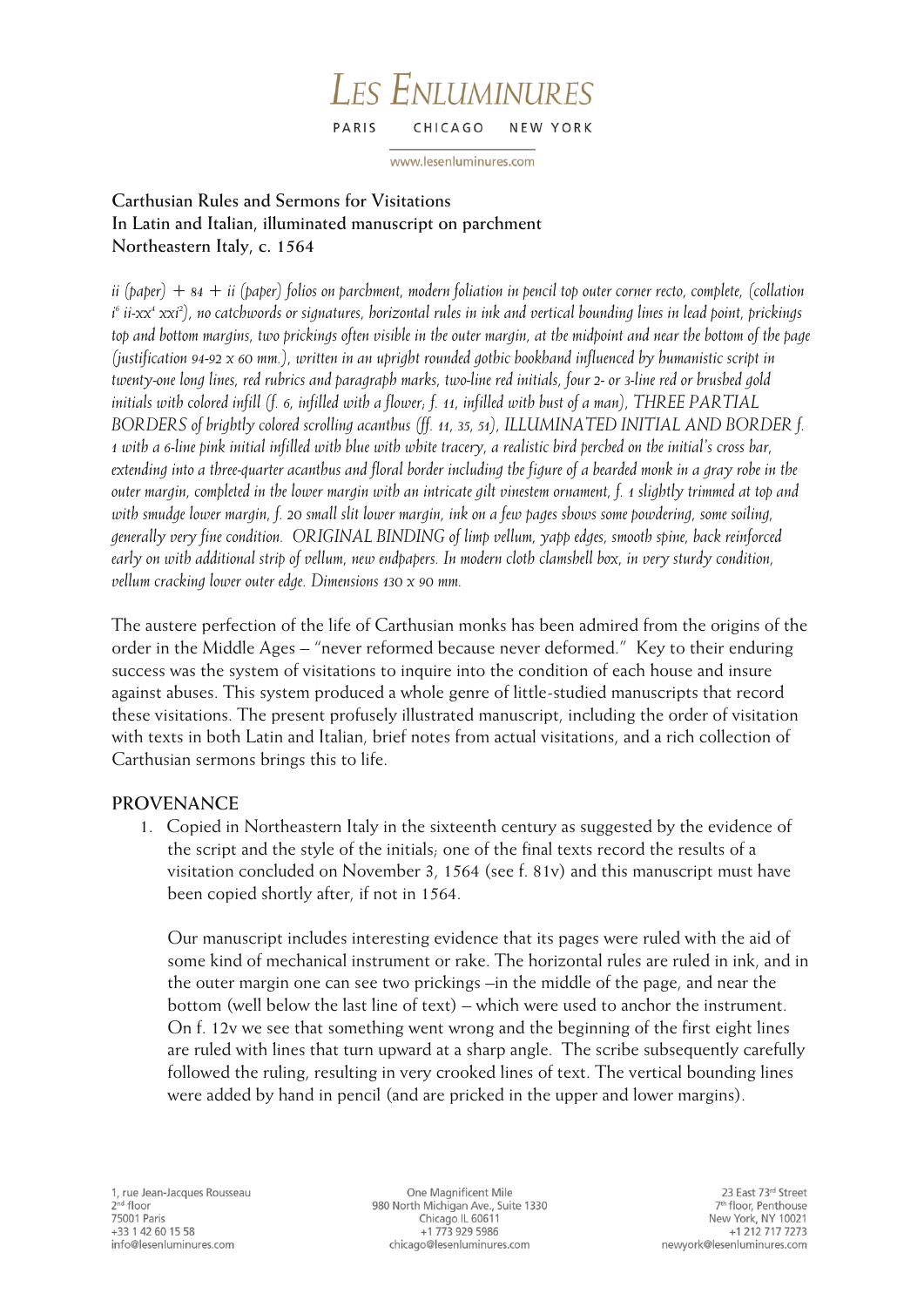- 2. Sold by Bernard Rosenthal, New York; his typed description NY (undated, 1960s) laid in.
- 3. Booksellers' or owners' notes include, inside front cover in ink, "90 mm"; front flyleaf in pencil, "CEH1913," and a longer, erased, pencil note, back flyleaf.

#### **TEXT**

ff. 1-49, Seven Carthusian sermons for visitations, and three sermons for the election of the prior. Their content is carefully matched to the occasion. We have identified only one in other sources, but further study of Carthusian sources would likely uncover more.

ff. 1-6, *Incipiunt sermones uisitatione, sermo primus*, incipit, "Aprehendite disciplina ne quando irascatur dominus … Ps. ii[:12], Cum propter fragilitatem conditionis humane… apprehendite disciplinam sanctam ut hic per eam beatis fructum vestre sanctificationis … qui est benedictus in secula seculorum";

Also found in Les Enluminures, TM 333, ff. 23v-30v, on this site, and Leeds, University Library, Brotherton Collection 13 (Ker, 1969-2002, vol. 3, pp. 49-50).

ff. 6-10v, *Sermo secundus in visitatione*, incipit, "Corripiet me iustus … ps. cxl [140:5], Sicut dicit Augustinus homo est quedam res summe deficiens. Deum aut summe sufficiens … Dauid prophetarum eximius in verbis … Hic nostrum claudo sermonem. Ad unitate domine ... in secula seculorum, Amen;

ff. 10v-19, *Sermo tertius pro reconciliatione et pace*, incipit, "Uirgine ambluetis …, Ad ephe. iii [Ephesians 4:1], Ut spiritus sancti gratia facilius … Venerabiles patres et fratres in christo karissimi. Si recte consideremus … augumentationem et caritate perfecta. Quam nobis concedat yhesus christus … Amen;

ff. 19-24, *Sermo quintus de unitate et pace*, incipit, "Fiat unum ovile et unus pastor, Johannis viiii capitulo [John 10:16]. Beatus Bernardus laudans ac magnificans unitatem in promotione … Nolite ergo fratres spiritum ambitionis unitari, sed sequimini christum qui est via veritas et vitam … Amen;"

See below, ff. 29-34v, for sermon four.

ff. 24-29, *Sermo sextus de instructione visitationis*, incipit, "Honora medicum propter neccesitatem …, Eccl. xxxviii[:1]. Uenerabiles fratres et patres optimi. Cum mortalium opera imperfecta … Vt eternam gloriam adipisci mereamur … Amen;

ff. 29-34v, *Sermo quartus pro pace ponenda*, incipit, Erravi sicut ovis …, Psalmus cxviii[:176]. Venerandi patres, patres et fratres dilectissimi versiculus iste si bene consideratur …ipse emendetur et ceteri timeant. Adiuuante domino nostro Jesu christo … Amen; [ends mid folio; remainder blank];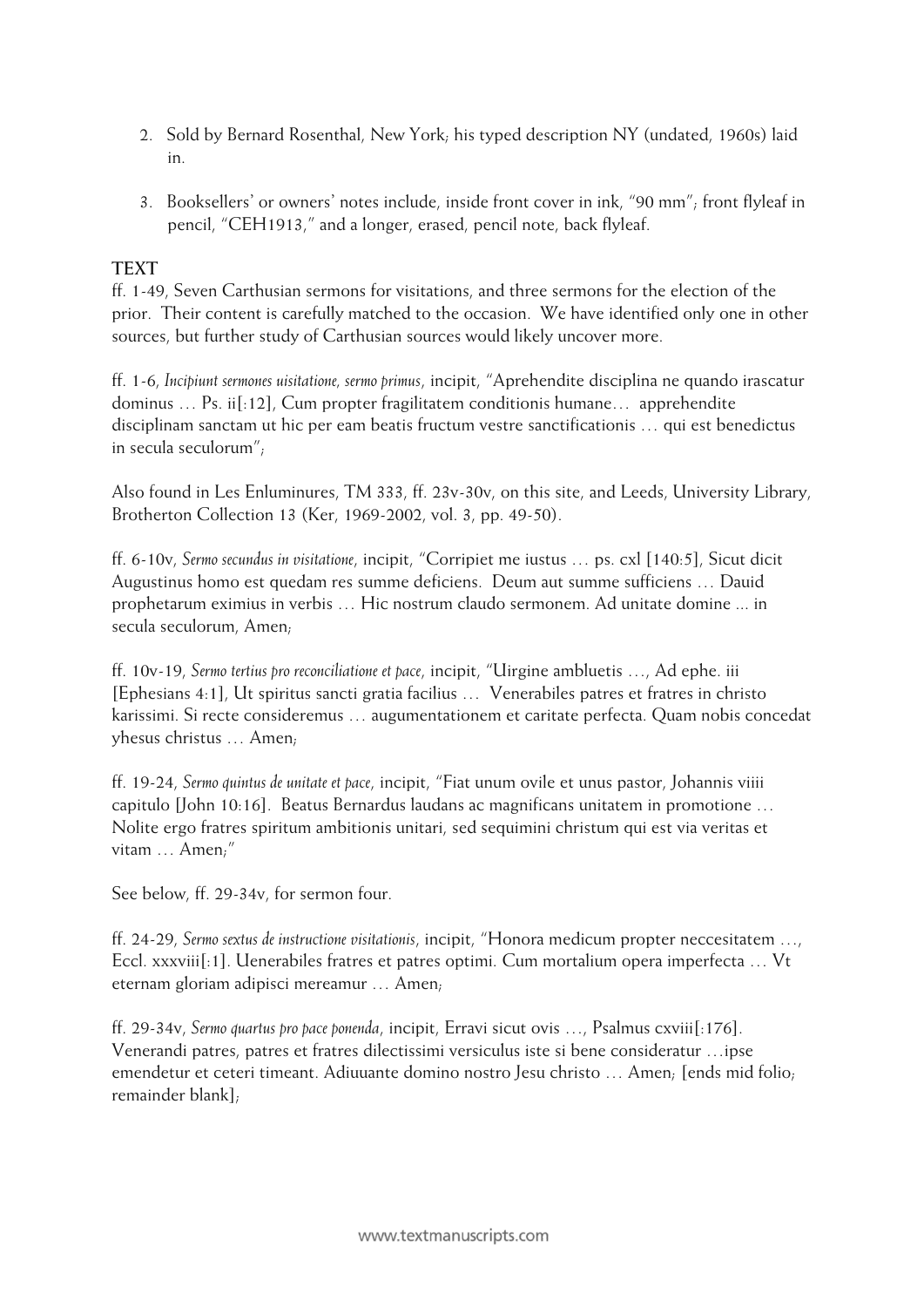ff. 35-39v, *Sermo in uisit[atione] a Reuerendo patre carthusie imposita*, incipit, "Uisitabis fratres tuos si recte agant …, primo regum xvii[:18] … Et ex hoc ait nobis reverende pater cartusie. Visitabis fratres tuos … omnia deus benedictus … Amen;

ff. 39v-41v, *Sermo primus in electione prioris*, incipit, "Exaltent eum in ecclesia … Ps 106[:32]. Exaltent eum … quam pura debet esse dignitatis prelationis …";

ff. 41v-43, *Sermo secundus in electione prioris*, incipit, "Ostende quem elegeris Actuum primo[:24]. Heu quam multi hodie inueniuntur que in electionibus …";

ff. 43-49, *Sermo quintus prioris electi*, incipit, "Uias tuas domine … ps. xxiiii[:4]. Cum solius dei opera perfecta sint … Vias tuas … Venerandi patres et fratres dilectissimi cum propter fragilitatem humanam … ad pretegendum nos dexteram tue maiestatis extende, …."; [ends top f. 49, remainder and ff. 49v-50v, blank but ruled];

Although sermon five follows the second sermon for the election of the prior, there is nothing missing in the manuscript.

ff. 51-66v, *Incipit ordo visitandi domos ordinis. Prior et omnibus tam clericis quam laicis proffesis …*, *Capitulum xxx secunde partis antiquarum consuetudinum ordinis cartusiensis de uisitationibus …*, incipit, "In nomine sancte et indiuidue trinitatis. Obstatum cartusiensis ordinis …"; [f. 53], *Capitulum iiii secunde partis antiquarum consuetudinum ordinis nostri de reprehensione*, incipit, "Cum dominus precepit non transferendos terminos …"; [f. 57], *Capitulum primum secunde partis nouarum constitutionis de reprehensionem*, incipit, "Quicumque incisos sotulares quos uulgariter estiuiales uocamus …"; [f. 59v], *Capitulo quarto de la secunda parte de le antiquam constuetudinem del nostro sancto ordine de la certosa della reprehensione*, incipit, "Per che il nostro signor[e] dio …"; [f. 64], *Sequitur Capitulo primo de la secunda parte de le noue constitute de la reprehensione*, incipit, "Caduno chi portera calzari …";

Order for the visitation of Carthusian monasteries; of particular interest is the fact that the statutes concerning reprehension are in both Latin and Italian (*Statuta antiqua* I, cap. iv, see above, f. 59v, and *Statuta nova* ii, cap. i, see above, f. 64); printed in Hogg, 1989, reprinting the Basel 1510 edition (for the *Statuta antiqua*, pars 2, ch. 30, see Hogg, vol 2, pp. 223-229).

Other Latin manuscripts with these statutes in Italian include Les Enluminures, TM 333, described on this site, Keeble College Oxford, MS 34, Italy, fifteenth century (Parkes, 1979, pp. 127-128), and Partridge Green, Sussex, England, St. Hugh's Charterhouse, Parkminster, MS ee.30 (B.76), Genoa, first half of the fifteenth century (Ker, 1969-2002, vol. 4, pp. 133- 136).

ff. 66v-68v, *Sequitur. Ex carta capitula generalis anni domini 1389*, incipit, "Cum propter priorum ordinis … ex sola suspitione condemnent. Hic emictuntur conuersi";

ff. 68v-78v, *Hic legitur carta uisitatorum. Facto precepto et allata precedentum carta …*; [ends top f. 78v, remainder blank];

Includes a general list of transgressions that the visitators inquire about, followed on ff. 74-78v by more detailed lists organized by office beginning with the prior and ending with simple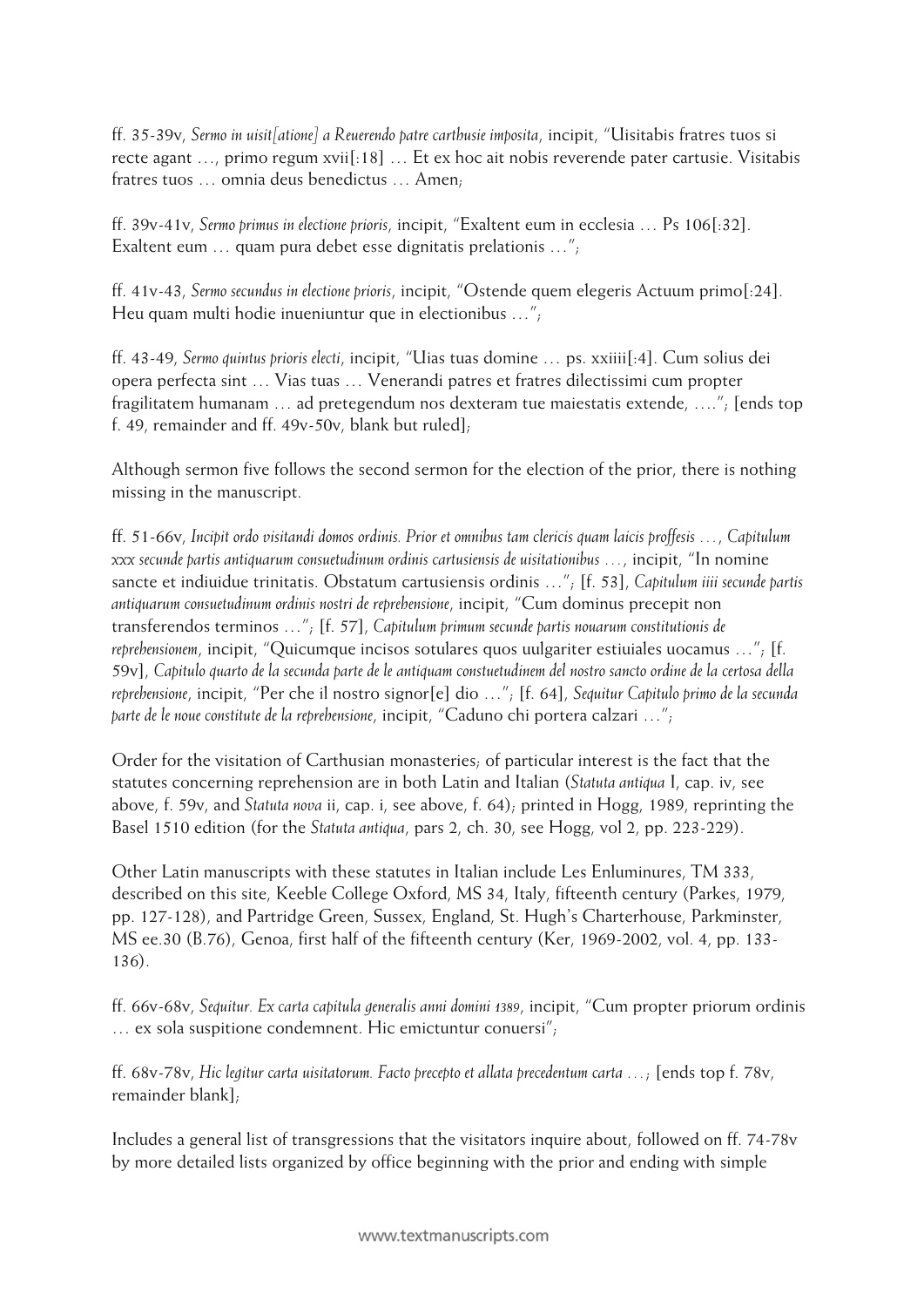monks; the sacristan, for example on ff. 77v-78, is asked if he carefully preserves the books in his care.

ff. 79-83, *Forma carte visitationis*, incipit, "In nomine sancta et indiuidue trinitatis …"; [f. 80v], incipit, "Monachos vero dure reprehendimus eo quod male seruant cellam et silentium …, [f. 81v], Stetimus in actu uisitationis diebus 8. Datum uel data indicata domo iii No. 1564 cum apprehensione sigillorum domorum …"; [f. 82], Et primo ordinauimus ad laudem dei et animarum salutem ad omni edificationem …. Item ordinauimus quod quecumque non obedierit sacriste in tabula missarum ipsa die careat pitantia … ad presidentis arbitrum"; [ends top f. 83, remainder and f. 84rv, blank but ruled].

The section begins with the formulas used in the actual visitation records, with no actual names filled in (i.e. of the monastery, prior, etc. are all referred to as "N"), followed (beginning on f. 81) with a list of faults found at a visitation on November 3, 1564 (date is found on f. 81v), followed by what appears to be a second undated visitation.

The Carthusian order, founded by St. Bruno c. 1084, was celebrated throughout the Middle Ages and for centuries after for the purity and austerity of its version of the religious life. By the end of the fifteenth century, there were about 200 Carthusian monasteries, and the order survived the vicissitudes of the Reformation in Catholic European countries (Martin, 1995). Each Carthusian monk spends most of his life living as a hermit in his own cell, but at the same time lives under the rule and discipline of a community and participates in the communal liturgy of the monastery. The success of the Carthusians at creating a balanced life and maintaining this life through their statutes, the guidance of the prior of the Grande Chartreuse, and the order's General Chapter is summed up by the famous adage, "numquam reformata, quia numquam deformata" (never reformed because never deformed).

The system of visitations described in our manuscript was key to the success of the Carthusian order. Visitors, appointed by the general chapter, visited each Charterhouse (the name used for Carthusian monasteries) every two years, examined the spiritual, liturgical, economic, and administrative health of the community, and then mandated necessary reforms. Sermons were an integral part of the visitation; the rich collection of visitation sermons in our manuscripts are of special note.

Many Carthusian monasteries must have had copies of the visitation statutes, and possibly records of visitations, but there does not appear to be a census of these manuscripts (Martin, 1995, states that the actual record of visitations seldom survive since they were often destroyed, see note 9). The contents of our manuscript, which combines visitation sermons, statutes, details on how to assemble the final document recording the results of the visitation (including texts from the General Chapter of 1389), and very brief notes from an actual visitation in 1564, and perhaps notes from a second, undated, visitation, offers particularly rich avenues for further research. The texts in Italian in the present manuscript appear to be relatively uncommon, and the number of sermons in our manuscript is also worthy of note.

#### **LITERATURE**

Brantley, Jessica. *Reading in the Wilderness: Private Devotion and Public Performance in Late Medieval England*, Chicago, 2007.